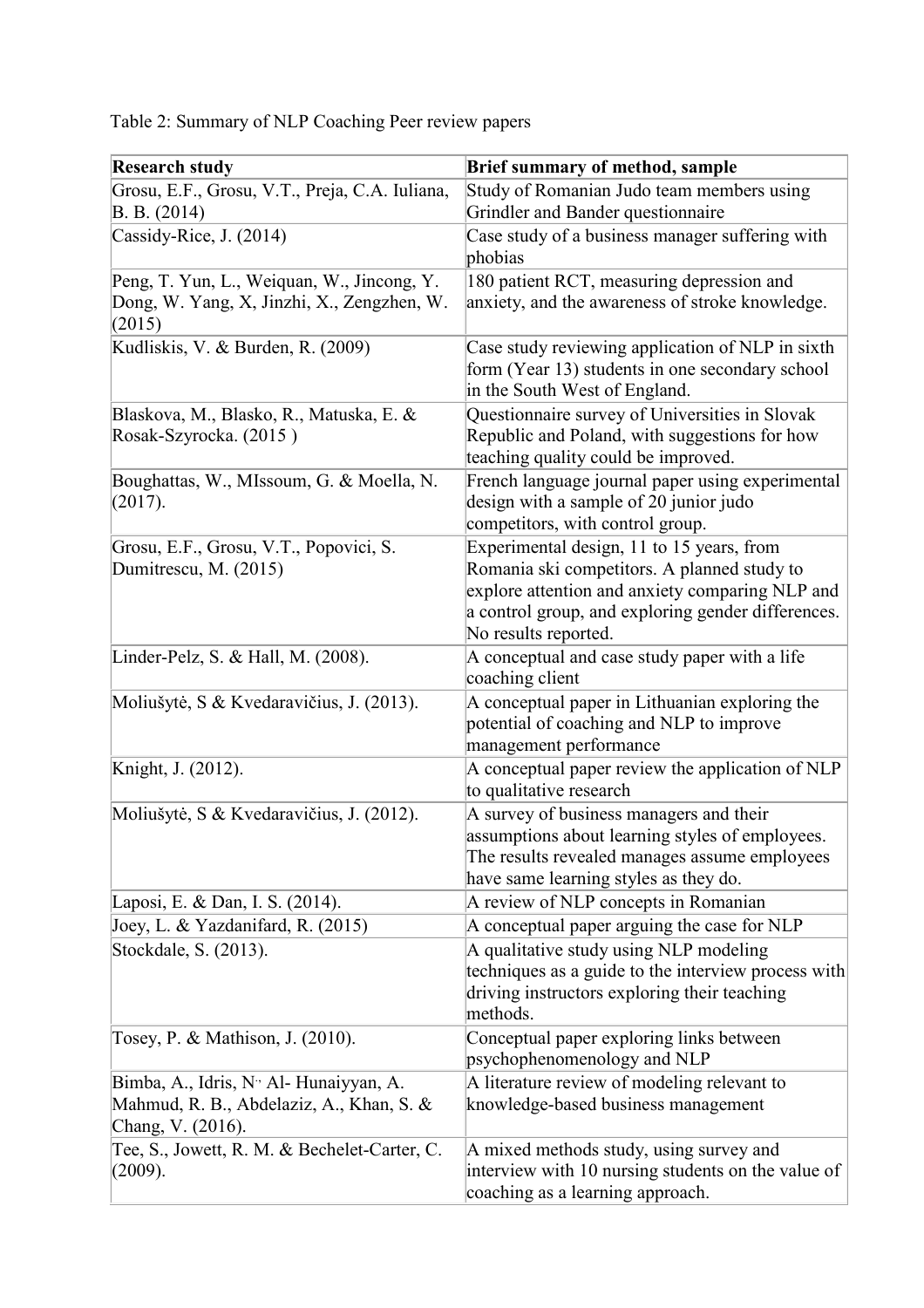| Chuecos J. R. (2015).                                                                                            | A conceptual paper on NLP                                                                                                                                                                                                                                                                                                   |
|------------------------------------------------------------------------------------------------------------------|-----------------------------------------------------------------------------------------------------------------------------------------------------------------------------------------------------------------------------------------------------------------------------------------------------------------------------|
| Alexanders, J., Anderson, A. & Henderson, S.<br>(2015).                                                          | A literature review study that reported<br>physiotherapists appreciate the importance of<br>using psychological interventions within their<br>practice.                                                                                                                                                                     |
| Hodgson, D. (2014).                                                                                              | A qualitative study exploring cancer patient and<br>carer's attitudes. Concluded that training<br>curriculum enhancements must focus on<br>developing care and compassionate behaviours                                                                                                                                     |
| Vlok, A. (2012)                                                                                                  | A conceptual paper proposes a competency profile<br>for innovation leaders derived from research in a<br>SouthAfrican, with reference to NLP among a<br>wide range of other models.                                                                                                                                         |
| Gray,. E., Ekinci, Y. & Goregaokar, H. (2011)                                                                    | A mixed methods study examining the impact of a<br>leadership development programme. Coaches with<br>therapy or NLP backgrounds performed better<br>than those with no therapy background. However,<br>managers on the programme did not perceive the<br>coaching to have had a significant impact on their<br>development. |
| Anderson, J. (2007)                                                                                              | A practitioner paper examining the role of<br>imagination, calling and emotions in leadership,<br>and the role intuition can play in helping leaders,<br>with reference to an NLP exercise for leaders to<br>help them stay intuitive.                                                                                      |
| Boussebaa, M. & Morgan, G. (2008)                                                                                | Case study focusing on management development,<br>passing reference to NLP.                                                                                                                                                                                                                                                 |
| Reece, R. (1999)                                                                                                 | Interview with a medical doctor about his practice,<br>with passing reference to use of NLP as a<br>communications tool.                                                                                                                                                                                                    |
| Linder-Pelz, S.(2014)                                                                                            | A qualitative study based on a sample of 9<br>exploring the value of meta-modeling. The study<br>concluded the approach was a valuable tool in<br>coach competency development.                                                                                                                                             |
| Segers, J., Vloeberghs, D., Henderickx, E., and Survey of Belgium coaches, sample of 83<br>Inceoglu, I. $(2011)$ | exploring coaching practice. Noted the popularity<br>of NLP coaching in Belgium, and the fact this was<br>due to one of the first training schools in the<br>country using this approach.                                                                                                                                   |
| Kay, D. (2013)                                                                                                   | Conceptual paper about a splinter method from<br><b>NLP</b>                                                                                                                                                                                                                                                                 |
| Jinks, D. & Dexter, G. (2012)                                                                                    | Conceptual paper about the limitations of<br>coaching setting in coaching, with a passing<br>reference to NLP.                                                                                                                                                                                                              |
| Bailey, L. F. (2014)                                                                                             | Conceptual paper review qualitative research<br>methods, with a passing reference to NLP as a<br>possible research tool in qualitative research<br>interviews.                                                                                                                                                              |
| Turaga, R. (2016).                                                                                               | Conceptual paper offering a range of<br>communications skills from open questions, non-                                                                                                                                                                                                                                     |